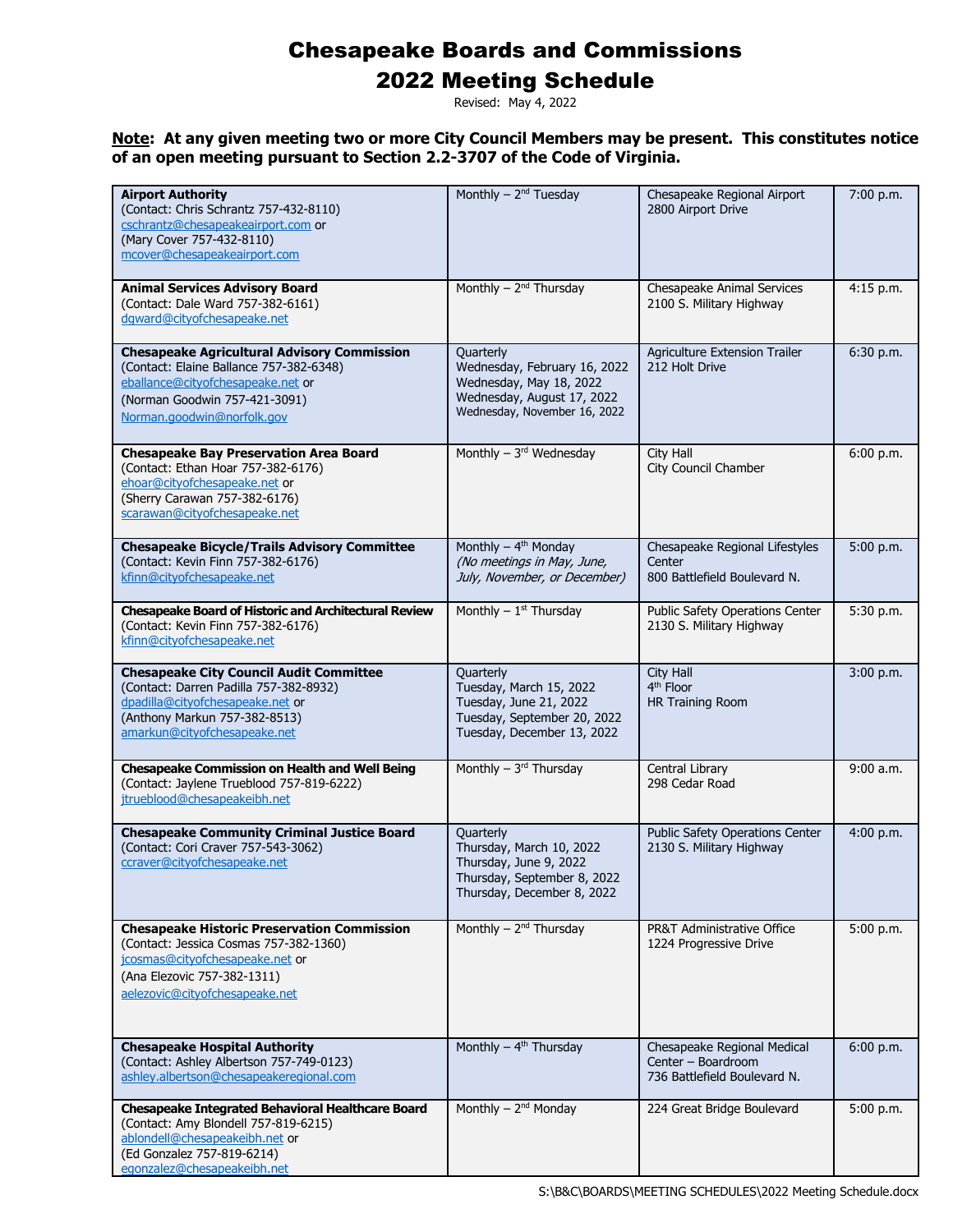### 2022 Meeting Schedule

Revised: May 4, 2022

| <b>Chesapeake Interagency Consortium</b><br>(Contact: Kenya Ratliff Youngblood 757-382-2333)<br>kratliff@citvofchesapeake.net                                                                     | Monthly - 3rd Friday                                                                    | Department of Social Services<br><b>CIC Conference Room</b><br>100 Outlaw Street | $9:00$ a.m. |
|---------------------------------------------------------------------------------------------------------------------------------------------------------------------------------------------------|-----------------------------------------------------------------------------------------|----------------------------------------------------------------------------------|-------------|
| <b>Chesapeake Land Bank Authority</b><br>(Contact: David Perry 757-478-9006)<br>david@chesapeakelandbank.com                                                                                      | Monthly $-1st$ Wednesday                                                                | 676 Independence Parkway<br>Suite 200                                            | 3:30 p.m.   |
| <b>Chesapeake OPEB Finance Board</b><br>(Contact: Stephanie Lowell 757-382-6715)<br>slowell@cityofchesapeake.net or<br>(Nancy Tracy 757-382-6931)<br>ntracy@cityofchesapeake.net                  | Quarterly<br>February 17, 2022<br>May 19, 2022<br>August 18, 2022<br>November 17, 2022  | City Hall<br>4 <sup>th</sup> Floor<br>Human Resources Conference Room            | 12:00 p.m.  |
| <b>Chesapeake Redevelopment and Housing Authority</b><br>(Contact: Angie Brickhouse 757-233-6425)<br>angela brickhouse@crhava.org or<br>(John Kownack 757-233-6428)<br>john_kownack@crhava.org    | Monthly $-$ 4 <sup>th</sup> Wednesday<br>(No meeting in November)                       | CRHA Central Office Boardroom<br>1468 S. Military Highway                        | 5:00 p.m.   |
| <b>Citizen Advisory Committee (to CLBA)</b><br>(Contact: David Perry 757-478-9006)<br>david@chesapeakelandbank.com                                                                                | Quarterly<br>3rd Wednesday of February, May,<br>August and November                     | <b>Public Safety Operations Center</b><br>2130 S. Military Highway               | 6:00 p.m.   |
| <b>CSB of Chesapeake, Inc.</b>                                                                                                                                                                    | Annually - Date TBD                                                                     | 224 Great Bridge Boulevard                                                       | 8:30a.m.    |
| <b>Economic Development Authority</b><br>(Contact: Steven Wright 757-382-8040)<br>stevenwright@cityofchesapeake.net or<br>(Jude Jackson 757-382-8040)<br>jjackson2@cityofchesapeake.net           | Monthly $-3^{rd}$ Thursday                                                              | Summit Pointe<br>Apex Room - 2 <sup>nd</sup> Floor<br>555 Belaire Avenue         | 3:00 p.m.   |
| <b>Fine Arts Commission</b><br>(Contact: Joe Ruthenberg 757-382-6411)<br>jruthenberg@cityofchesapeake.net or<br>(Mike Barber 757-382-1305)<br>mbarber@cityofchesapeake.net                        | Monthly - 3rd Thursday                                                                  | <b>PR&amp;T Administrative Office</b><br>1224 Progressive Drive                  | 6:30 p.m.   |
| <b>Fire Prevention Code Appeals Board</b><br>(Contact: Donald Wooten 757-382-6566)<br>dwooten@cityofchesapeake.net or<br>(Angela Brinkley 757-382-6522)<br>albrinkley@cityofchesapeake.net        | Annually<br>January 2022                                                                | Fire Department Classroom<br>304 Albemarle Drive                                 | 4:00 p.m.   |
| <b>Groundwater Committee</b><br>(Contact: David Jurgens 757-382-6401)<br>djurgens@cityofchesapeake.net or<br>(Rama Thompson 757-382-6401)<br>rthompson@cityofchesapeake.net                       | As Needed                                                                               | <b>City Hall</b><br><b>Public Utilities Department</b>                           | <b>TBD</b>  |
| <b>Hampton Roads Disabilities Board</b><br>(Regional Board)<br>(Contact: Shernita Bethea 757-420-8300)<br>sbethea@hrpdcva.gov                                                                     | Monthly $-2^{nd}$ Friday                                                                | <b>HRPDC Regional Building</b><br>723 Woodlake Drive                             | 2:00 p.m.   |
| <b>Hampton Roads Planning District Commission</b><br>(Regional Board)<br>(Contact: Cynthia Mulkey 757-420-8300)<br>cmulkey@hrpdcva.gov or<br>(Kelli Arledge 757-420-8300)<br>karledge@hrpdcva.gov | Monthly $-3^{rd}$ Thursday of<br>January, February, March and<br>May<br>(June-Dec. TBD) | <b>HRPDC Regional Building</b><br>723 Woodlake Drive                             | 12:30 p.m.  |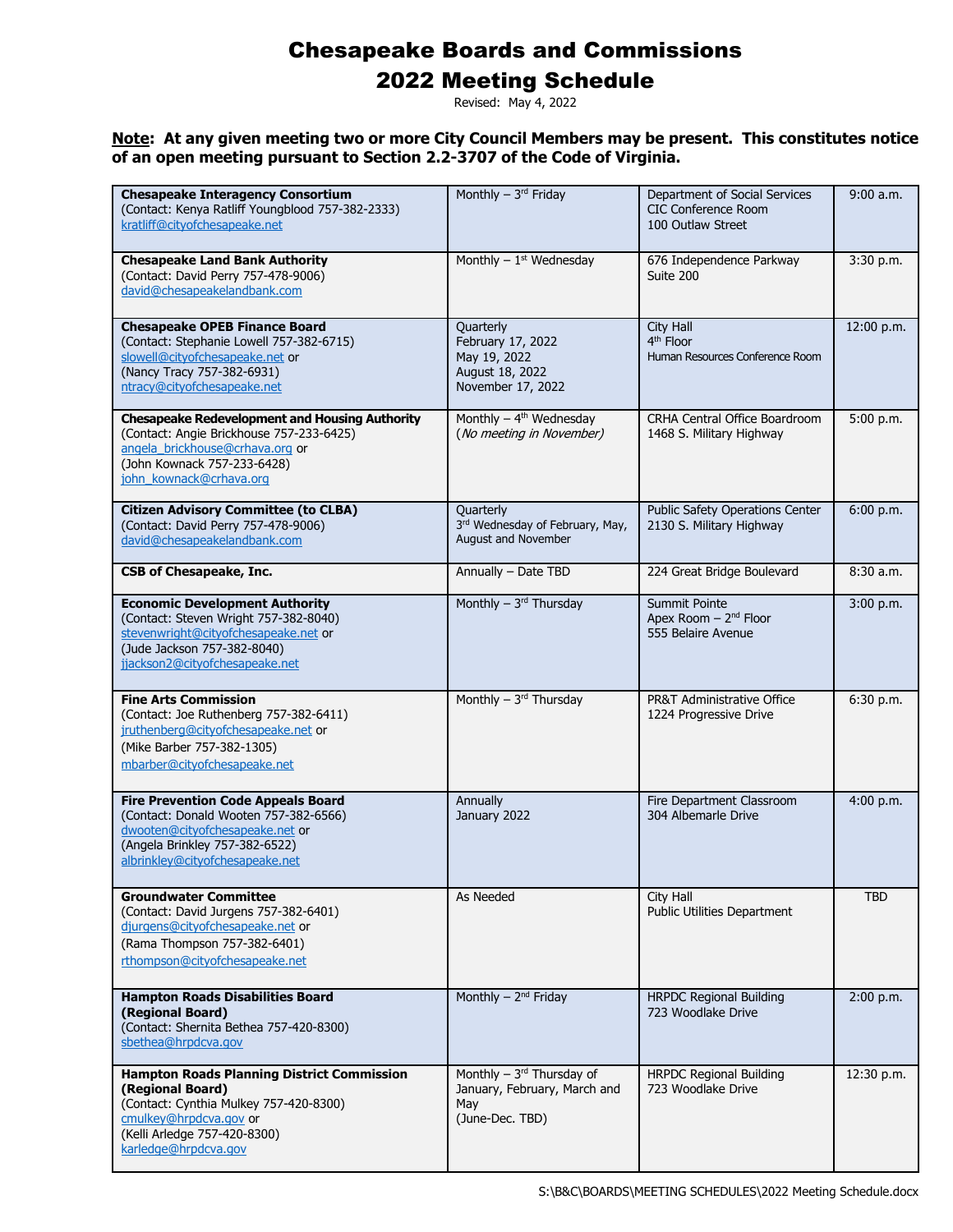### 2022 Meeting Schedule

Revised: May 4, 2022

| <b>Hampton Roads Regional Jail Authority</b><br>(Regional Board)<br>(Contact: Jeff Vergakis, Superintendent 757-488-7500)                                                                                 | Monthly $-3rd$ Wednesday                                                                                            | Hampton Roads Regional Jail<br>2690 Elmhurst Lane<br>Portsmouth, VA<br>Large Training Room                                                                     | $1:30$ p.m.                                                                |
|-----------------------------------------------------------------------------------------------------------------------------------------------------------------------------------------------------------|---------------------------------------------------------------------------------------------------------------------|----------------------------------------------------------------------------------------------------------------------------------------------------------------|----------------------------------------------------------------------------|
| <b>Hampton Roads Transportation Planning Organization</b><br>(Regional Board)<br>(Contact: Cynthia Mulkey 757-420-8300)<br>cmulkey@hrpdcva.gov or<br>(Kelli Arledge 757-420-8300)<br>karledge@hrpdcva.gov | Monthly $-3$ <sup>rd</sup> Thursday of<br>January, February, March and<br>May<br>(June-Dec. TBD)                    | <b>HRPDC Regional Building</b><br>723 Woodlake Drive                                                                                                           | $10:30$ a.m.                                                               |
| <b>Human Services Advisory Board</b><br>(Contact: Wendy Matthis 757-382-2061)<br>wmatthis@cityofchesapeake.net                                                                                            | Monthly $-1$ <sup>st</sup> Monday                                                                                   | Department of Human Services<br>100 Outlaw Street                                                                                                              | 6:00 p.m.                                                                  |
| <b>Library Board</b><br>(Contact: Will Yarbrough 757-410-7104)<br>wyarbrou@infopeake.org                                                                                                                  | Quarterly<br>4 <sup>th</sup> Thursday in January, April,<br>July and October                                        | Jan. - Russell Memorial Library<br>April - Dr. Clarence V. Cuffee<br>Outreach & Innovation Library<br>July - Indian River Library<br>October - Central Library | 4:15 p.m.                                                                  |
| <b>Local Board of Building Code Appeals</b><br>(Contact: Kim Fowler 757-382-6466)<br>kfowler@cityofchesapeake.net                                                                                         | Bi-Monthly - $3^{rd}$ Wednesday (if<br>needed) of January, March,<br>May, July, September and<br>November           | Central Library<br>298 Cedar Road                                                                                                                              | 5:30 p.m.                                                                  |
| <b>Local Emergency Planning Committee</b><br>(Contact: Bobby Gelormine 757-382-1778)<br>argelormine@cityofchesapeake.net or<br>(Wanda Jackson 757-382-1775)<br>wrjackson@cityofchesapeake.net             | Bi-Monthly $-$ 4 <sup>th</sup> Thursday of<br>February, April, June, August,<br>October and December                | <b>Public Safety Operations Center</b><br>2130 S. Military Highway                                                                                             | 2:00 p.m.                                                                  |
| <b>Mosquito Control Commission</b><br>(Contact: Hope Lewis 757-382-3450)<br>hlewis@cityofchesapeake.net                                                                                                   | Monthly $-3^{rd}$ Tuesday<br>(No meeting in December)                                                               | Mosquito Control Headquarters<br>1611 Shell Road                                                                                                               | $1:00$ p.m.                                                                |
| <b>Natural Event Mitigation Advisory Committee</b><br>(Contact: Bobby Gelormine 757-382-1778)<br>argelormine@cityofchesapeake.net                                                                         | Bi-Monthly $-3$ <sup>rd</sup> Thursday of<br>January, March, May, July,<br>September and November                   | Public Safety Operations Center<br>2130 S. Military Highway                                                                                                    | 6:00 p.m.                                                                  |
| Parks, Recreation and Tourism Advisory Board<br>(Contact: Cori Fuqua 757-382-1321)<br>cfuqua@cityofchesapeake.net or<br>(Mike Barber 757-382-1305)<br>mbarber@cityofchesapeake.net                        | Monthly $-1$ <sup>st</sup> Thursday                                                                                 | Varies - rotates among<br>community centers each month.<br>See website for details.                                                                            | 6:30 p.m.                                                                  |
| <b>Planning Commission</b><br>(James McNamara 757-382-6176)<br>jmcnamara@cityofchesapeake.net or<br>(Gilbert Bostwick 757-382-6176)<br>gbostwick@cityofchesapeake.net                                     | 2 <sup>nd</sup> and 4 <sup>th</sup> Wednesdays<br>(The $4th$ Wednesday is a<br>tentative meeting based on<br>need.) | City Hall<br>City Council Chamber                                                                                                                              | 6:00 p.m.<br>Pre-Meeting<br>7:00 p.m.<br>Planning<br>Commission<br>Meeting |
| <b>The Planning Council</b><br>(Regional Board)<br>(Contact: Angela Kellam 757-622-9268)<br>akellam@theplanningcouncil.org or<br>(Kimberly Malone 757-622-9268)<br>kmalone@theplanningcouncil.org         | Quarterly<br>4 <sup>th</sup> Monday of January, April,<br>July and October                                          | Meetings are currently virtual<br>via Zoom. Call 622-9268 to<br>obtain information on how to<br>join a meeting.                                                | 12:00 p.m.                                                                 |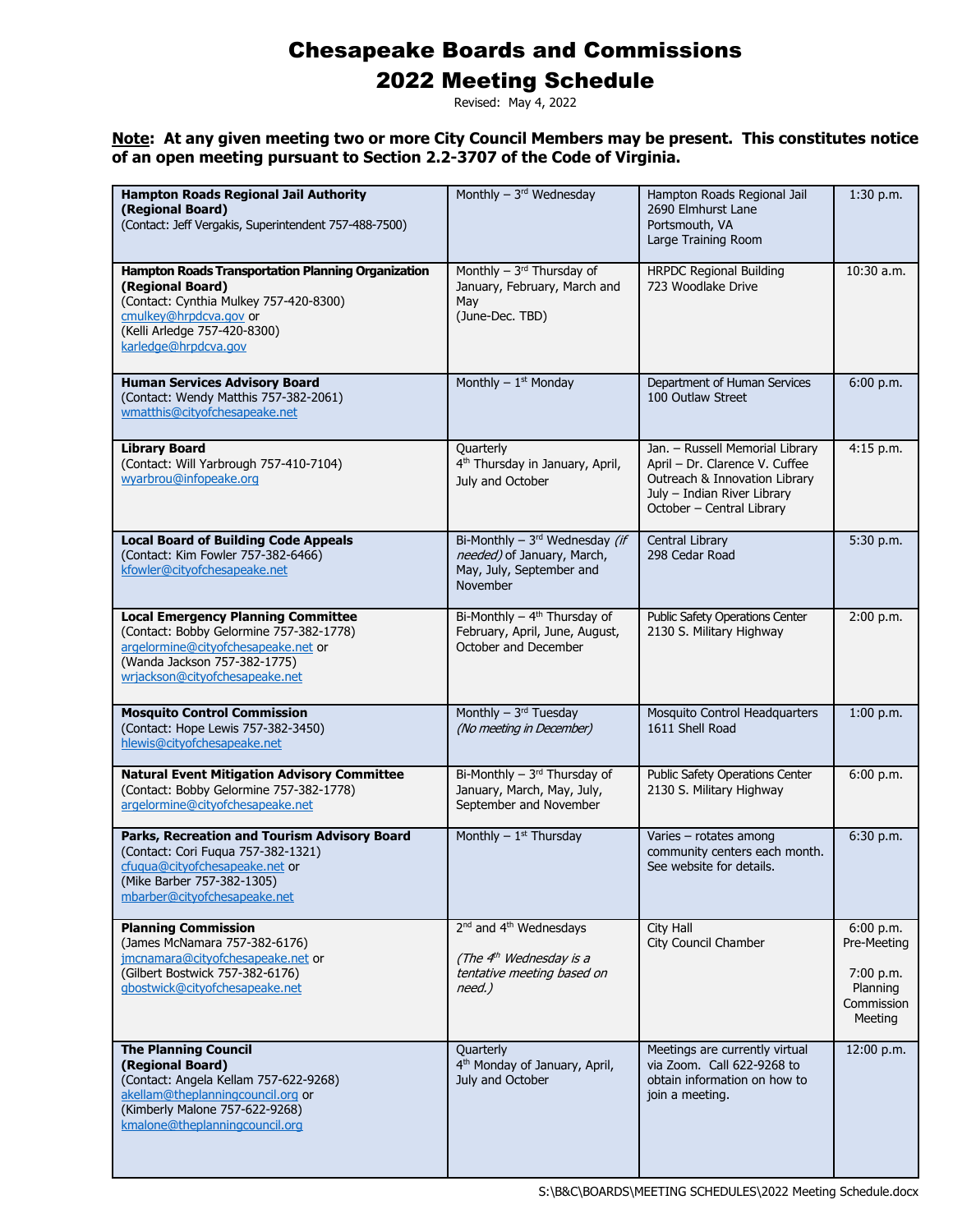### 2022 Meeting Schedule

Revised: May 4, 2022

| <b>Public Art Committee</b><br>(Contact: Michael Barber 757-382-1305)<br>mbarber@cityofchesapeake.net or<br>(Joe Ruthenberg 757-382-1320)<br>jruthenberg@cityofchesapeake.net                              | Quarterly<br>Dates TBD                                                                                                                                       | <b>TBD</b>                                                                                                      | <b>TBD</b>  |
|------------------------------------------------------------------------------------------------------------------------------------------------------------------------------------------------------------|--------------------------------------------------------------------------------------------------------------------------------------------------------------|-----------------------------------------------------------------------------------------------------------------|-------------|
| <b>Senior Services of Southeastern Virginia</b><br>(Regional Board)<br>(Contact: Monika Zajac-Lorke 757-222-4509)<br>mlorke@ssseva.org or<br>(Steve Zollos 757-222-4509)<br>szollos@ssseva.org             | Quarterly<br>Thursday, January 27, 2022<br>Thursday, April 28, 2022<br>Thursday, July 28, 2022<br>October meeting is TBD                                     | Meetings are currently virtual<br>via Zoom. Call 222-4509 to<br>obtain information on how to<br>join a meeting. | 10:00 a.m.  |
| <b>South Norfolk Revitalization Commission</b><br>(Contact: Marvin Hodges 757-382-6176)<br>mhodges@cityofchesapeake.net                                                                                    | Monthly - 3rd Thursday<br>(No meeting in December)                                                                                                           | South Norfolk Memorial Library<br>801 Poindexter Street                                                         | 6:00 p.m.   |
| <b>Southeastern Public Service Authority (SPSA)</b><br>(Regional Board)<br>(Contact: Tressa Preston 757-961-3486)<br>tpreston@spsa.com or<br>(Dennis Bagley 757-961-3582)<br>dbagley@spsa.com              | Monthly $-$ 4 <sup>th</sup> Wednesday<br>(No meeting in November and<br>December's meeting will take<br>place the 2 <sup>nd</sup> Wednesday of the<br>month) | SPSA Regional Office Building<br>723 Woodlake Drive                                                             | $9:30$ a.m. |
| Southeastern Virginia Alcohol Safety Action Program<br>(Regional Board)<br>(Contact: Anthony Carmichael 757-396-6980, EXT 209)<br>acarmichael@dipva.org                                                    | Quarterly<br>Monday, January 3, 2022<br>Monday, April 18, 2022<br>Monday, July 18, 2022<br>October meeting is TBD                                            | 901 Port Centre Parkway<br>Suite 3<br>Portsmouth, VA 23704                                                      | 5:30 p.m.   |
| <b>Southside Network Authority</b><br>(Regional Board)<br>(Contact: Steven DeBerry 757-617-1999)<br>stevenhdeberry@gmail.com                                                                               | Monthly - 2 <sup>nd</sup> Friday                                                                                                                             | <b>HRPDC Regional Building</b><br>723 Woodlake Drive                                                            | 2:00 p.m.   |
| STOP, Inc.<br>(Regional Board)<br>For additional information, call 757-858-1360                                                                                                                            | <b>TBD</b>                                                                                                                                                   | <b>TBD</b>                                                                                                      | <b>TBD</b>  |
| <b>Stormwater Committee</b><br>(Contact: Barbara Brumbaugh 757-382-6919)<br>bbrumba@cityofchesapeake.net                                                                                                   | Monthly $-4th$ Monday<br>(No meetings in May or<br>December)                                                                                                 | <b>City Hall</b><br>4 <sup>th</sup> Floor Training Room                                                         | 6:00 p.m.   |
| <b>Tidewater Community College Board</b><br>(Regional Board)<br>(Contact: Latesha Johnson 757-822-1054)<br>Idjohnson@tcc.edu                                                                               | <b>Bi-Monthly</b><br>2 <sup>nd</sup> Tuesday in January, March,<br>May, August, September and<br><b>November</b>                                             | Locations will be posted on<br>website prior to each meeting<br>(rotation of TCC campuses)                      | 4:30 p.m.   |
| <b>Tidewater Youth Services Commission</b><br>(Regional Board)<br>(Contact: Katherine Grimm 757-647-4878)<br>Katherine.Grimm@djj.virginia.gov or<br>(Jenny Hodge 757-488-9161)<br>jhodge@tysfoundation.org | Monthly $ 1st$ Monday                                                                                                                                        | 2404 Airline Boulevard<br>Portsmouth, VA 23701                                                                  | 11:30 a.m.  |
| <b>Towing Advisory Board</b><br>(Contact: Officer Gary Hilber 757-382-6161)<br>ghilber@cityofchesapeake.net or<br>(Raymond Kerr 757-382-6161)<br>rkerr@cityofchesapeake.net                                | As Needed - TBD                                                                                                                                              | Public Safety Operations Center<br>2130 S. Military Highway                                                     | <b>TBD</b>  |